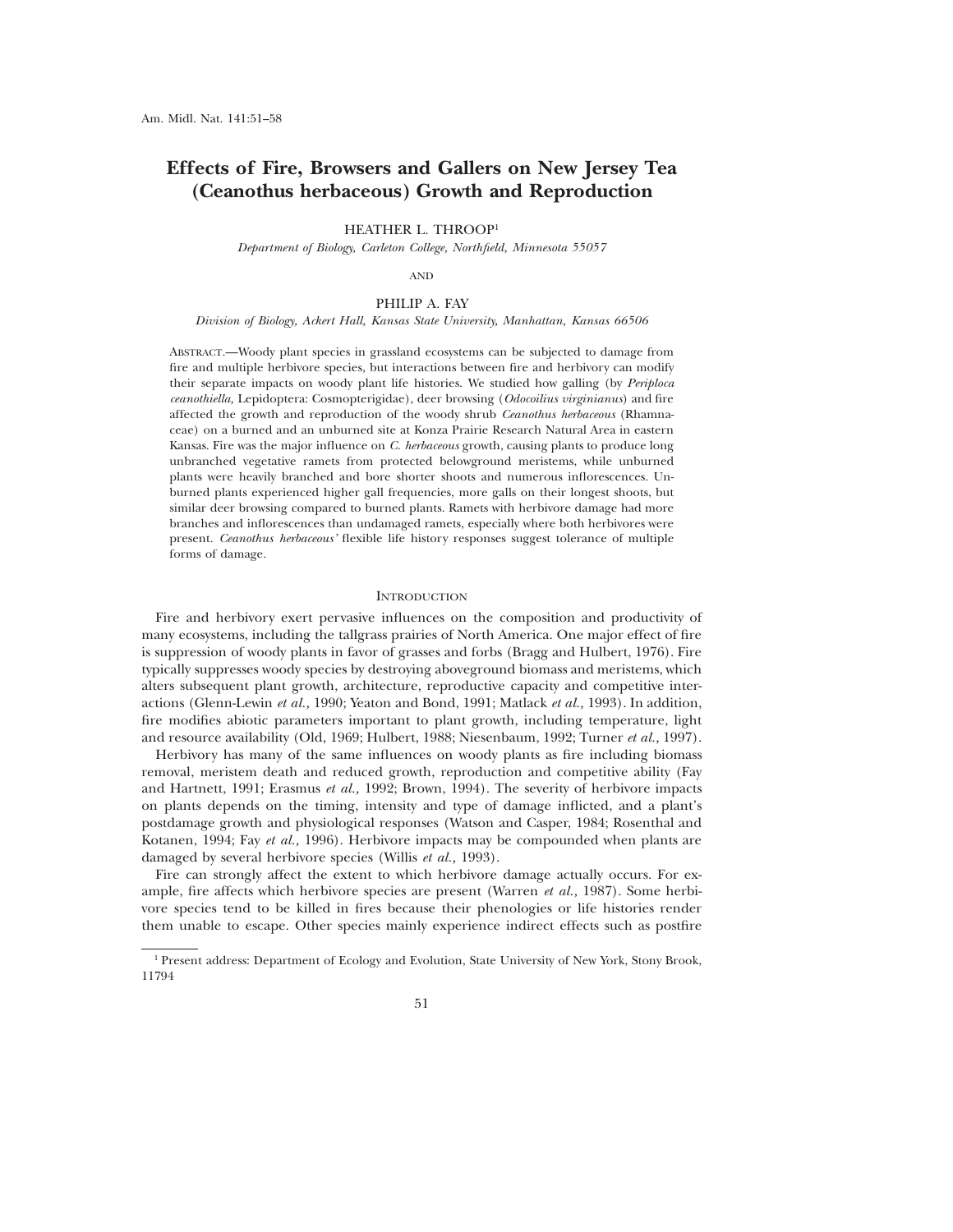changes in host plant quality and abundance (Stein *et al.,* 1992) or abiotic conditions (Hulbert, 1988). These direct and indirect effects of fires can affect herbivore abundances (Warren *et al.,* 1987) and within-plant herbivore distributions (Rosenthal and Kotanen, 1994). As a result, the net impact on woody plant life histories of a fire/herbivore damage regime can be difficult to predict.

New Jersey Tea (*Ceanothus herbaceous:* Rhamnaceae) is found primarily on prairies and open woodlands throughout the midwest and south, and locally in the eastern United States (Bartgis *et al.,* 1997). It is an abundant shrub in Flint Hills tallgrass prairies (Gibson and Hulbert, 1987), where it persists despite regular damage from fire and herbivores. Fire damage typically occurs during spring prescribed burns, which are often conducted to reduce woody species populations. In addition, two herbivores commonly damage *C. herbaceous*; a stem-galling moth (*Periploca ceanothiella,* Lepidoptera: Cosmopterigidae) whose abundance is directly influenced by spring fires (PAF and D.C. Hartnett, pers. observ.), and a browsing mammal, white-tailed deer (*Odocoileus virginianus*). The abundance of *C. herbaceous* despite consistent pressure from fire and multiple herbivores suggests that this species possesses effective tolerance mechanisms. To examine damage tolerance in *C. herbaceous,* we conducted field studies of plant growth characteristics in burned, galled and browsed plants in natural populations. We focused on these specific questions: (1) how does fire affect the incidence of galling and browsing, and within-plant gall distributions? (2) how do fire, galling and browsing affect plant growth form and reproduction?

#### **METHODS**

*Study site description.*—*Ceanothus herbaceous* populations were studied at the Konza Prairie Research Natural Area, a 3487 ha tallgrass prairie in the northern part of the Kansas Flint Hills. Konza is divided into replicate watershed-sized experimental units assigned to factorial combinations of grazing (by cattle or bison) and burning (at 1, 2, 4, 10 or 20-yr intervals; *see* http://climate.konza.ksu.edu for detailed site map and descriptions). Konza's topography is steeply dissected, with each watershed containing shallow-soiled uplands, steep rocky slopes and deep-soiled lowlands. The overall vegetation consists of a matrix of dominant warm-season grasses (primarily *Andropogon gerardii, Sorghastrum nutans, Panicum virgatum* and *Schizachyrium scoparium*), numerous forbs and several woody species (Freeman and Hulbert, 1985; Van Cleve and Martin, 1991). Plant community composition at a specific location depends strongly on its particular fire/grazing regime and topographic position (Gibson and Hulbert, 1987; Hartnett and Fay, 1998).

*Natural history.*—*Ceanothus herbaceous* grows abundantly on watershed slopes at Konza (average cover  $\approx 12\%$  on LTER vegetation transects) regardless of fire frequency. *Ceanothus herbaceous* plants (*i.e.,* genets) consist of multiple ramets originating from belowground meristems. During the first year of growth, each ramet is generally unbranched, usually 20– 25 cm tall, and bears numerous lateral meristems. In subsequent growing seasons, ramets become branched due to new shoots arising from the previous crop of lateral meristems. After several years, each ramet supports many shoots and can reach over 50-cm tall. Spring fires periodically reset plant growth form by killing all accumulated growth. This is followed by the rapid development of a new set of unbranched ramets. Ramets produce leaves in mid-to-late March, flower during April and May and set fruits by mid-June (Great Plains Flora Assoc., 1986).

*Periploca ceanothiella* is an abundant stem galler on *Ceanothus herbaceous.* Beyond basic taxonomic information (Cosens, 1908; Hodges, 1978) the species is unstudied. Galls form in July and contain one larva which feeds and overwinters in the gall, emerging the following March. Galls persist on the plant after larval emergence (PAF and HLT pers. observ.),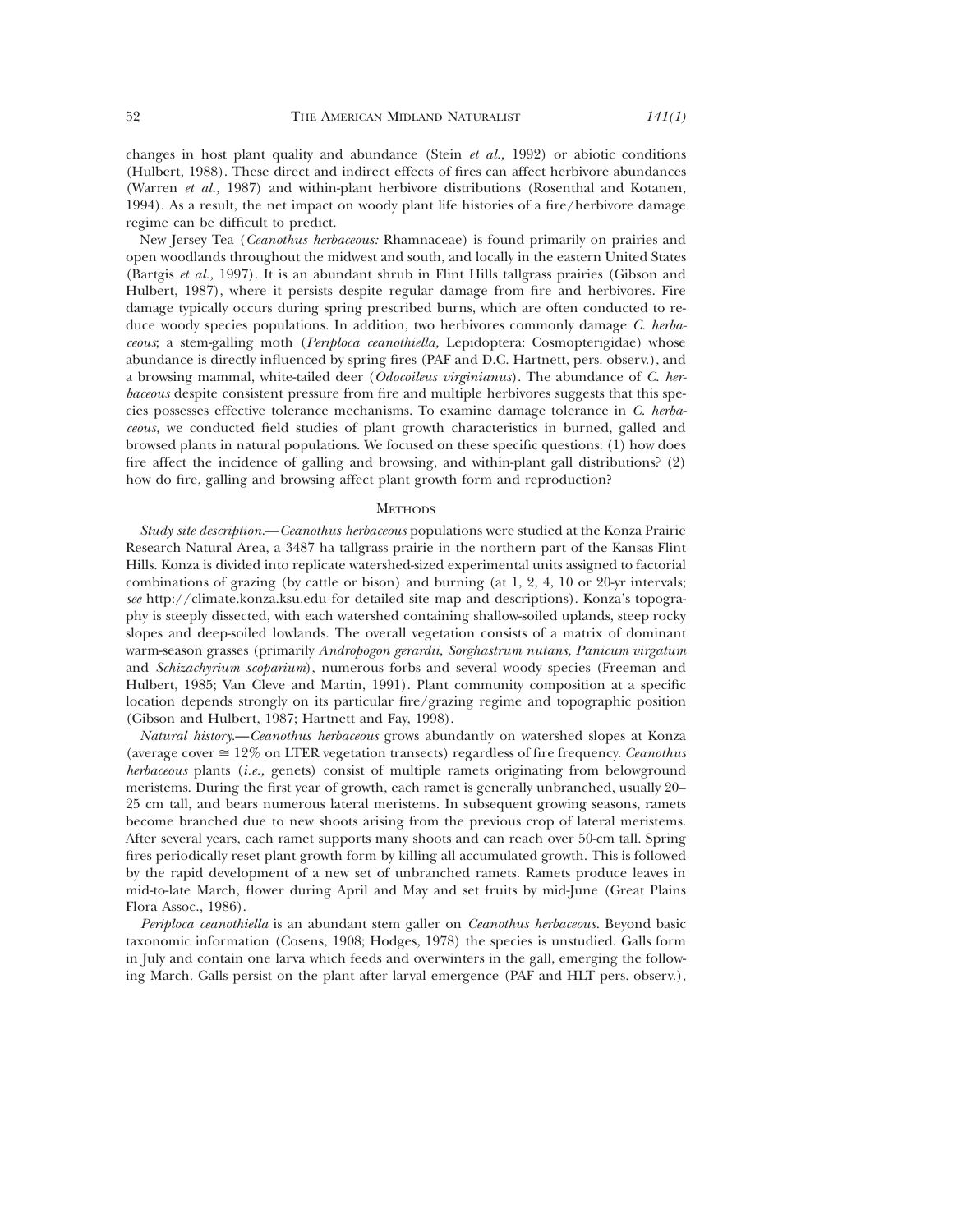allowing quantification of past galling history of plants. Morphologically, *P. ceanothiella* galls develop through a combination of inhibited internode elongation and lateral swelling. Galls are elliptical and retain the lateral buds from each node involved in the gall. Gall formation often prevents further terminal growth, and lateral shoots may arise from the gall's lateral buds.

White-tail deer browse *Ceanothus herbaceous* primarily during fall and winter, removing the terminal meristem from varying numbers of shoots per ramet. The amount of tissue lost to browsing cannot be determined after-the-fact, but the loss of the terminal meristem may alter *C. herbaceous* growth by increasing lateral branching at the expense of additional terminal growth. This is a common effect of herbivores in other woody plant species (Whitham and Mopper, 1985).

*Field studies.*—We conducted field studies during June and July 1995 in two ungrazed watersheds with similar soil type and topography. One watershed has been burned every April since 1988 (Konza designation K1A, 100 ha), and the adjacent watershed (K20A, 90 ha) has been burned approximately once every 20 yr, and was last burned in 1991. These watersheds are typical of burned and unburned Konza watersheds in overall species composition, soils and presence of *C. herbaceous* and its herbivores.

To assess *Ceanothus herbaceous* herbivory rates, growth characteristics and reproduction, we counted the numbers of herbivore damaged shoots, intact shoots and inflorescences on each ramet on plants in both watersheds. Plants were selected by marking four randomlyoriented transects per watershed, and then selecting the first ten plants per transect ( $n =$ 40 plants per watershed, except  $n = 25$  plants for browsing data in K20A). For each plant we noted the numbers of inflorescences and undamaged, galled, or browsed shoots on each ramet. Herbivory was expressed as the percentage of ramets per plant galled or browsed.

*Data analysis.*—We used a randomization procedure (Manly, 1991) to analyze burning effects on herbivory rates and plant growth and reproduction responses. This procedure was chosen because standard analysis of variance techniques are considered inappropriate when samples are not statistically independent (Hurlbert, 1984), as could be the case with one watershed per burn treatment. Briefly, the randomization procedure generates an expected frequency distribution of treatment sum of squares for the null hypothesis of no treatment effect by repeatedly  $(n = 5000)$  assigning plants at random to two treatment groups and calculating sums of squares. The significance level of the test is the proportion of expected sums of squares that are less than the experimentally-observed sums of squares (Adams and Anthony, 1996).

To measure herbivore impacts on plant growth and reproduction, we compiled numbers of shoots and inflorescences per ramet by herbivory type (browsed, galled or both), and analyzed these responses using one way analysis of variance. This analysis was conducted on the unburned watershed only, due to low numbers of galls and inflorescences on the annually burned watershed.

To assess the effects of fire on the distribution of *Periploca ceanothiella* galls within *Ceanothus herbaceous,* we compiled shoot length frequency distributions for galled and undamaged shoots in each watershed. These frequency distributions were based on intact shoot lengths, measured directly for undamaged shoots and estimated for galled shoots (Fay and Samenus, 1993). Intact lengths of galled shoots (*i.e.,* their length had they not been galled) were estimated using bud count-shoot length regressions based on 200 randomly chosen shoots per watershed (for unburned plants length =  $0.95*$ buds +  $5.69$ , R<sup>2</sup> = 0.71, P < 0.001; for burned plants length =  $0.99*$ buds -  $2.32$ , R<sup>2</sup> = 0.71, P < 0.001). For analysis, shoot lengths were grouped in 20 cm intervals, and the frequencies of estimated galled shoot lengths were compared to the total distributions with chi-square tests.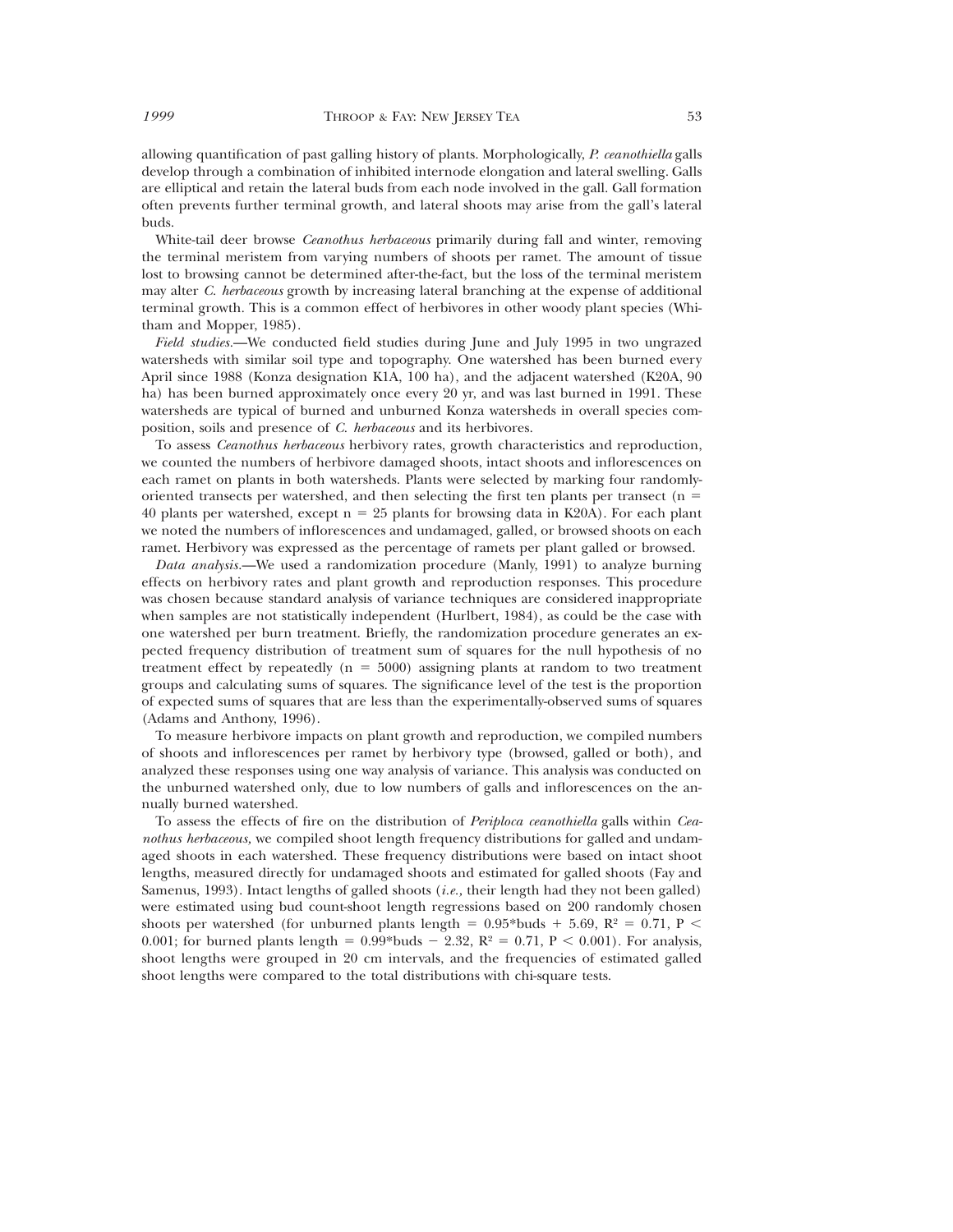TABLE 1.—Shoot, ramet and inflorescence production and incidence of *O. virginianus* browsing and *P. ceanothiella* galls on annually burned and unburned *C. herbaceous* plants. All values are mean  $\pm$  SE. For all variables but browsing, 4999 of the randomly generated sums of squares were less than the observed, yielding P-values of 0.0002

|                          | Annually burned  | Unburned         | P value |  |
|--------------------------|------------------|------------------|---------|--|
| Ramets per plant         | $29.83 \pm 3.44$ | $7.63 \pm 0.81$  | 0.0002  |  |
| Shoots per ramet         | $1.15 \pm 0.04$  | $37.77 \pm 4.00$ | 0.0002  |  |
| Shoot length (cm)        | $32.84 \pm 0.34$ | $16.96 \pm 0.41$ | 0.0002  |  |
| Inflorescences per plant | $0.08 \pm 0.08$  | $29.38 \pm 4.56$ | 0.0002  |  |
| % of ramets browsed      | $78.1 \pm 4.5$   | $79.7 \pm 5.4$   | 0.96    |  |
| % of ramets galled       | $3.5 \pm 1.2$    | $71.7 \pm 4.3$   | 0.0002  |  |

### **RESULTS**

*Influence of fire.*—Annually-burned *Ceanothus herbaceous* plants produced many new ramets from belowground buds (Table 1). The new ramets were generally unbranched (*i.e.,* composed of a single shoot), twice the length of the shoots produced on unburned ramets and bore no inflorescences. In contrast, unburned plants supported fewer ramets, but each ramet produced many shoots and inflorescences, resulting in a highly branched growth form.

*Influence of herbivory.—*Galls rarely formed on ramets of burned plants but were found on nearly 75% of ramets in unburned plants (Table 1). In contrast, deer browsing occurred on nearly 80% of ramets in both burned and unburned plants. Galls were equally likely to occur on all shoot lengths in burned plants, but in unburned plants long shoots  $($ >40 cm) were nearly twice as likely to be galled as shorter shoots (Table 2).

Herbivory had the opposite effects of fire on *Ceanothus herbaceous* growth (Fig. 1). Damaged ramets produced more shoots and inflorescences than undamaged ramets. Ramets with damage from one herbivore showed increases in shoot and inflorescence numbers over undamaged ramets. Ramets damaged by both herbivores produced at least double the shoots and inflorescences of ramets damaged by a single herbivore.

| Shoot length (cm)      | $#$ shoots | # galled $(\%)$ | # expected | $\chi^2$  |
|------------------------|------------|-----------------|------------|-----------|
| Annually burned plants |            |                 |            |           |
| $20$                   | 37         | 21 (56.7)       | 18.54      | 0.33      |
| $20 - 40$              | 292        | 147(50.3)       | 147.08     | 0.00      |
| >40                    | 80         | 38 (47.5)       | 40.38      | 0.14      |
| Total                  | 409        | 206(50.4)       |            | $0.47$ ns |
| Unburned plants        |            |                 |            |           |
| $20$                   | 291        | 141 (48.4)      | 146.27     | 0.19      |
| $20 - 40$              | 86         | 39(45.3)        | 43.24      | 0.42      |
| >40                    | 29         | 24 (82.7)       | 14.48      | 6.26      |
| Total                  | 406        | 204 (50.2)      |            | 6.87*     |

TABLE 2.—Relationship between shoot length and galling rate for *P. ceanothiella* galls on burned and unburned *C. herbaceous* plants

 $* P < 0.05$ , df = 2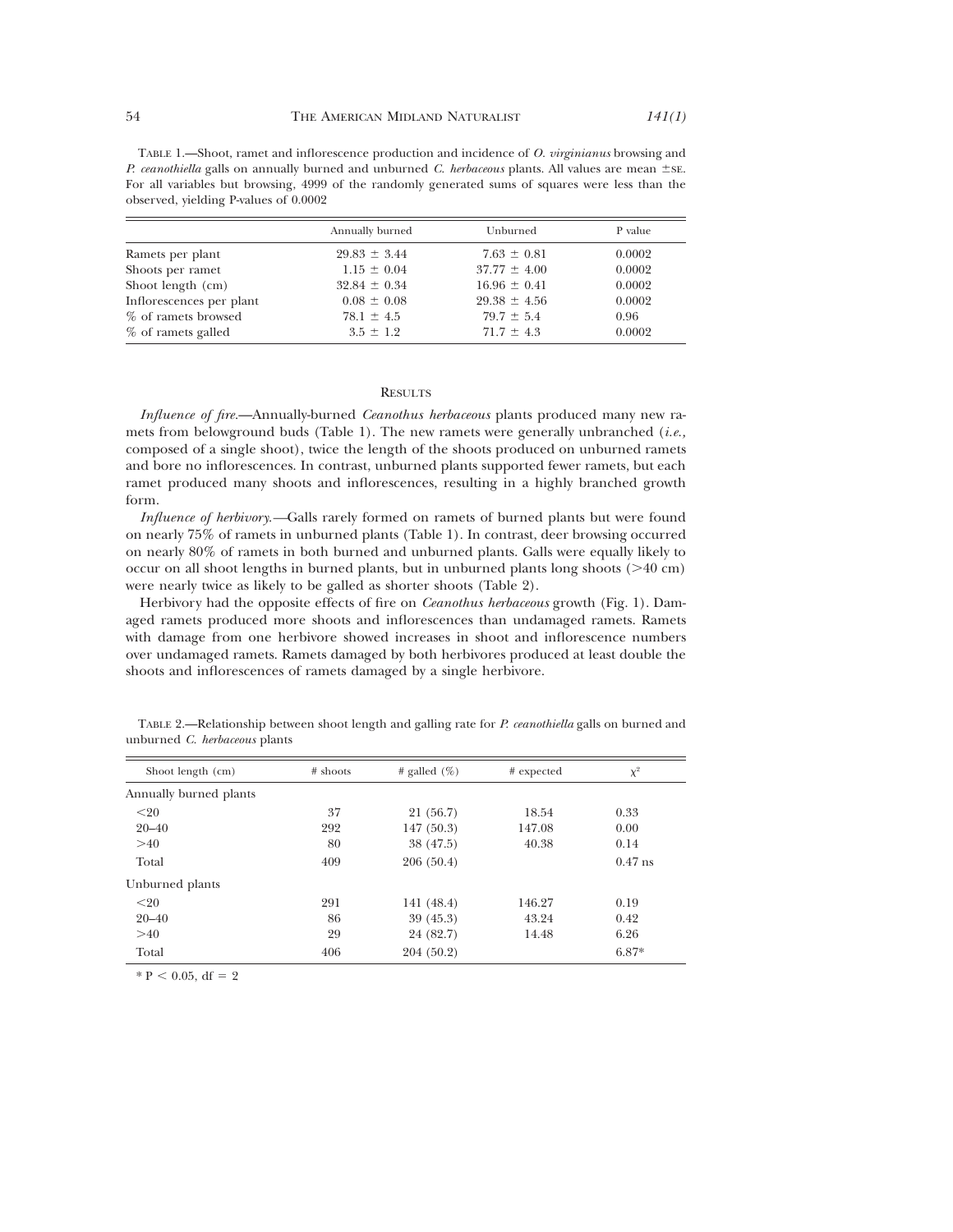

FIG. 1.—Effects of *P. ceanothiella* galls and *O. virginianus* browsing on shoot and inflorescence production of unburned *C. herbaceous* ramets. All values are mean  $\pm$  see. B = browsed, G = galled, U = undamaged,  $B&G =$  browsed and galled. Treatments with the same letters above columns are not significantly different. a) Shoots per ramet ( $F = 35.7$ ,  $P < 0.001$ ). b) Inflorescences per ramet ( $F = 35.7$ ) 12.14,  $P < 0.001$ )

## **DISCUSSION**

Fire markedly altered the growth of *Ceanothus herbaceous.* Immediately following a fire many long, vigorous, asexual ramets arose from protected basal buds. In contrast, the established ramets of unburned plants were highly branched, and new growth consisted of many shorter shoots and inflorescences. Vigorous asexual regrowth is typical of shrubs in fire-prone habitats (Stein *et al.,* 1992; Romo *et al.,* 1993), which often regenerate from protected belowground parts (Paige, 1992). Despite this vigorous postfire regrowth, cover of *C. herbaceous* is low immediately after fire (Gibson and Hulbert, 1987; Gibson, 1988) and increases in the years following fire as ramets become increasingly branched.

By not producing inflorescences, annually burned *Ceanothus herbaceous* allocates resources primarily to vegetative growth. This allocation pattern has short- and long-term benefits. Immediately after fire, vegetative regrowth would help *C. herbaceous* acquire space in the highly competitive tallgrass prairie plant canopy (Collins and Gibson, 1990). Where fires recur annually, strong vegetative growth may also help prevent local extinction of *C. herbaceous* populations because suppressed flowering could lead to low seedling recruitment due to few seeds in the seed bank (Whelan, 1995). Where fire is less frequent, seed production may be maximized in later growing seasons by early investment in vegetative growth, since there is usually a strong correlation between plant size and sexual reproductive effort (Samson and Werk, 1986; Hartnett, 1990).

Fire reduced the frequency of *Periploca ceanothiella* galls but had no effect on deer browsing rates. Low gall frequencies on the burned watershed were most likely due to mortality of *P. ceanothiella* larvae in the spring fire. High mortality of larvae in galls during spring burns has been documented in other gallers of tallgrass prairie plants (Fay and Samenus, 1993). There was apparently little postfire immigration of *P. ceanothiella* adults into the burned watershed, even though potentially suitable shoots were available for galling and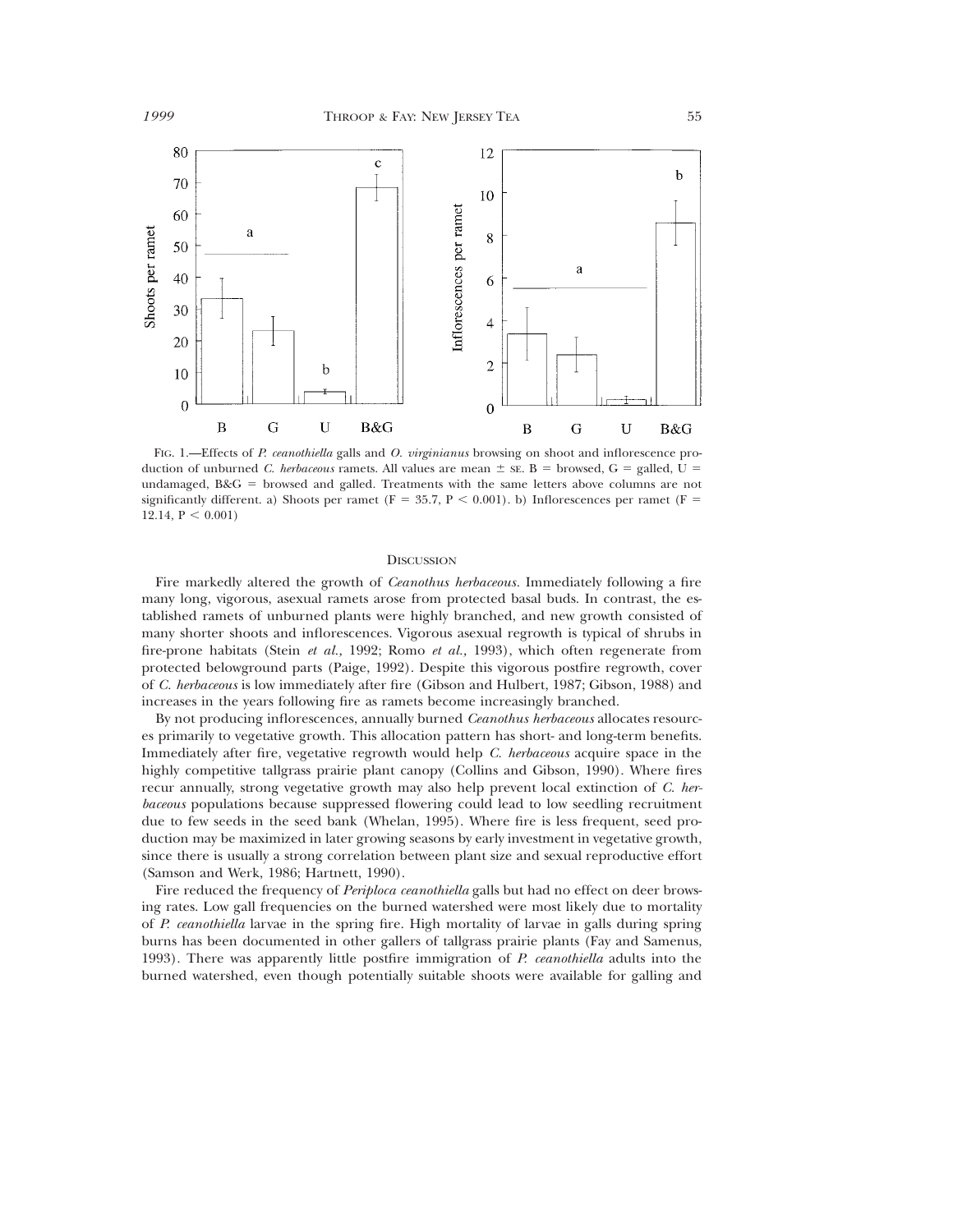an abundant source of migrants was close by in the unburned watershed. We expected higher deer browsing rates on the burned watershed since postfire growth is often more nutritious and succulent than older plant tissue (Stein *et al.,* 1992). However, since deer browse *Ceanothus herbaceous* primarily during fall and winter, plant quality differences between burned and unburned watersheds may have been diminished.

Fire changed the within-plant distribution of shoot lengths and *Periploca ceanothiella* galls. Long shoots were less abundant and more frequently galled in the unburned watershed compared to the burned watershed. High gall frequencies on long shoots has been reported for other galling insects on woody plant species (Price *et al.,* 1987). Fire thus appeared to affect the potential for galls to damage *Ceanothus herbaceous* in two ways. Unburned plants experienced both higher overall gall frequencies as well as disproportionate damage to long shoots, which have the greatest potential for future growth.

Herbivore impacts on *Ceanothus herbaceous* were less severe than fire impacts. Whereas fire killed all aboveground tissues, both herbivores left live shoots and meristems from which *C. herbaceous* could continue to grow and flower. Galled and browsed ramets showed similar increases in branching. Even though their feeding styles differed, both herbivores caused damage that inhibited apical dominance, thus promoting similar lateral branching responses. However, browsing might be more harmful to *C. herbaceous* in the long term than galling because browsing removes part of *C. herbaceous*' reserve meristem population and removes more biomass than galling.

We summarize the net impacts of the fire/herbivore damage regime on *Ceanothus herbaceous* with a working hypothesis. *Ceanothus herbaceous* had a flexible, mainly fire-governed, life-history. Fire puts *C. herbaceous* in a vegetative unbranched state, and annual burning will maintain this state. With two or more years between fires, *C. herbaceous* becomes branched and allocation to sexual reproduction increases. Herbivory speeds the progression of branching and inflorescence production, but fire can mitigate herbivore impacts by reducing populations of one of *C. herbaceous*' common herbivores.

The flexible life history responses shown by *Ceanothus herbaceous* in response to fire and herbivores suggests tolerance of both forms of damage (Rosenthal and Kotanen, 1994), with fire tolerance conveyed by protected belowground meristems and herbivory tolerance conveyed by aboveground lateral meristems. Woody plants inhabiting fire-dominated ecosystems such as grasslands may commonly be subject to damage from fire and multiple herbivores*.* The response of *C. herbaceous* to fire and multiple herbivores suggests an important life history pattern by which woody plants can persist in such systems.

*Acknowledgments.*—HLT conducted this study while participating in the 1995 National Science Foundation Research Experience for Undergraduates program at Kansas State University (BIR 9322177). PAF thanks the Konza Prairie LTER program for additional support. DC Adams provided statistical advice and provided the SAS files to run the randomization program. Konza Prairie Research Natural Area is a preserve of the Nature Conservancy, managed for ecological research by the Division of Biology, Kansas State University.

## LITERATURE CITED

- ADAMS, D. C. AND C. D. ANTHONY. 1996. Using randomization techniques to analyse behavioural data. *Anim. Behav.* **51**:733–738.
- BARTGIS, R L., G. P. FLEMING AND R. WIEGARD. 1997. The prairie-redroot (*Ceanothus herbaceus* RAF.) in the mid-Atlantic United States. *Castanea,* **62**:127–128.
- BRAGG, T. B. AND L. C. HULBERT. 1976. Woody plant invasion of unburned Kansas bluestem prairie. *J Range Manage.*, **29**:19–23.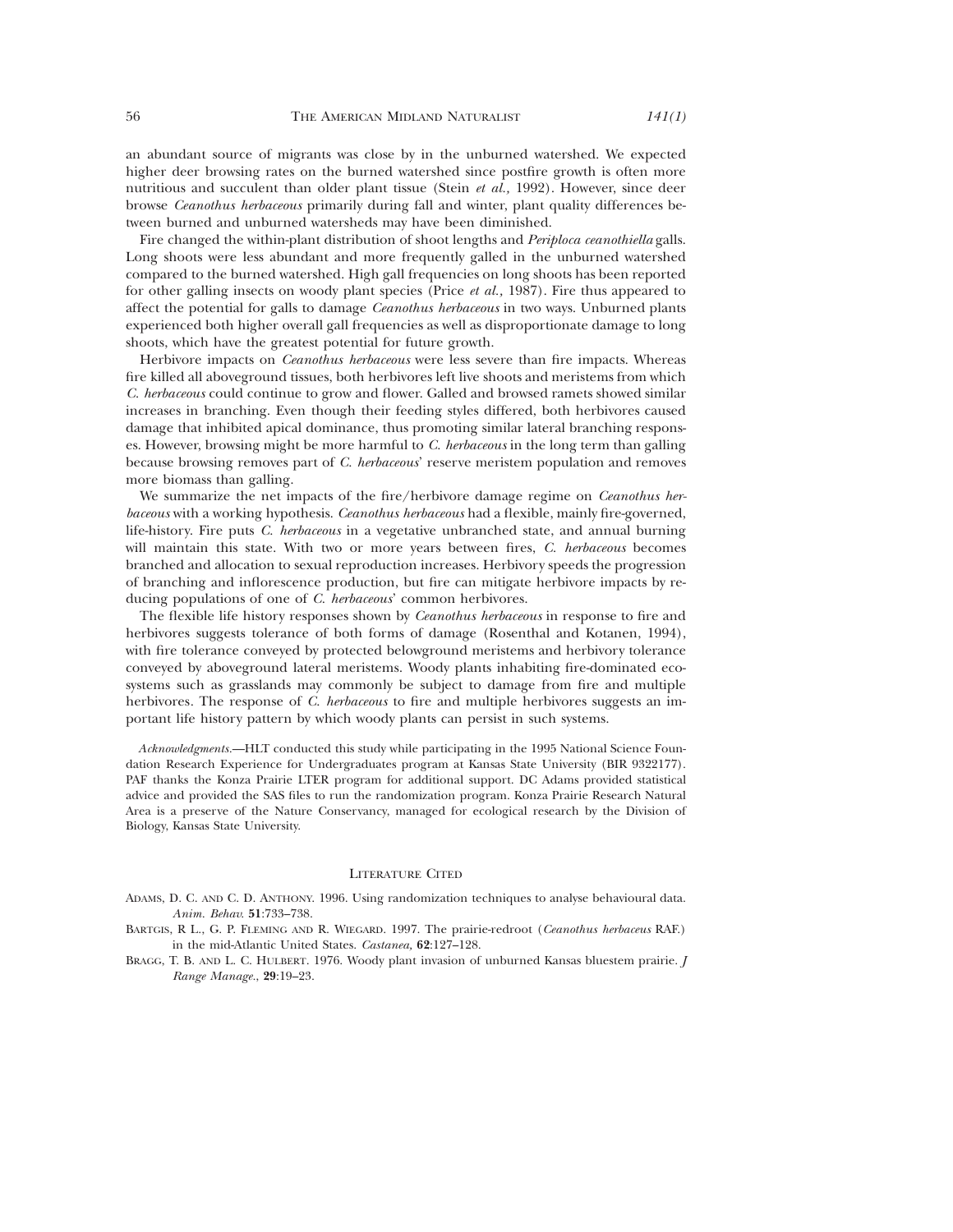- BROWN, D. G. 1994. Beetle folivory increases resource availability and alters plant invasion in monocultures of goldenrod. *Ecology,* **75**:1673–1683.
- COLLINS, S. L. AND D. J. GIBSON. 1990. Effects of fire on community structure in tallgrass and mixedgrass prairie. p. 81–98. *In:* S. L. Collins and L. L. Wallace (eds.). Fire in North American tallgrass prairies. University of Oklahoma Press, Norman.

COSENS, A. 1908. A new lepidopterous gall-producer. *Can. Entomol.*, **40**:107–108.

- ERASMUS, D. J., P. H. BENNETT AND J. van STADEN. 1992. The effect of galls induced by the gall fly *Procecidochares utilis* on vegetative growth and reproductive potential of crofton weed, *Ageratina adenophora. Ann. Appl. Biol.*, **120**:173–181.
- FAY, P. A. AND D. C. HARTNETT. 1991. Constraints on growth and allocation patterns of *Silphium integrifolium* (Asteraceae) caused by a cynipid gall wasp. *Oecologia,* **88**:243–250.
- , D. C. HARTNETT AND A. K. KNAPP. 1996. Plant tolerance of gall-insect attack and gall-insect performance. *Ecology,* **72**:521–534.
- , AND R. J. SAMENUS, Jr. 1993. Gall wasp (Hymenoptera: Cynipidae) mortality in a spring tallgrass prairie fire. *Environ. Entomol.*, **22**:1333–1337.
- FREEMAN, C. C. AND L. C. HULBERT. 1985. An annotated list of the vascular flora of the Konza Prairie Research Natural Area, Kansas. *Trans. Kans. Acad. Sci.,* **88**:84–115.
- GIBSON, D. J. 1988. Regeneration and fluctuation of tallgrass prairie vegetation in response to burning frequency. *Bull. Torr. Bot. Club,* **115**:1–12.
- AND L. C. HULBERT. 1987. Effects of fire, topography and year-to-year climatic variation on species composition in tallgrass prairie. *Vegetatio,* **72**:175–185.
- GREAT PLAINS FLORA ASSOCIATION. 1986. Flora of the Great Plains. University Press of Kansas, Lawrence, 1392 p.
- GLENN-LEWIN, D. C., L. A. JOHNSON, T. W. JURIK, A. AKEY, M. LEOSHKE AND T. ROSBURG. 1990. Fire in central North American grasslands: vegetative reproduction, seed germination, and seedling establishment. p. 28–45 *In:* S. L. Collins and L. L Wallace (eds.). Fire in North American tallgrass prairies. University of Oklahoma Press, Norman.
- HARTNETT, D. C. 1990. Size-dependent allocation to sexual and vegetative reproduction in four clonal composites. *Oecologia,* **84**:254–259.
- AND P. A. FAY. 1998. Plant populations: patterns and processes. p. 81–99 *In:* A. K. Knapp, J. M. Briggs, D. C. Hartnett and S. L. Collins (eds.). Grassland dynamics: long-term ecological research in tallgrass prairie. Oxford University Press, New York.
- HODGES, R. W. 1978. Fasc. 6.1, Gelechioidea (in part): Cosmopterigidae. *In:* R. B. Dominick, T. Dominick, D. C. Ferguson, J. G. Franclemont, R. W. Hodges and E. G. Munroe (eds.) The moths of America north of Mexico. E.W. Classey, Ltd., London. 166 p.
- HULBERT, L. C. 1988. Causes of fire effects in tallgrass prairie. *Ecology,* **69**:46–58.
- HURLBERT, S. H. 1984. Pseudoreplication and the design of ecological field experiments. *Ecol. Monogr.*, **54**:187–211.
- MANLY, B. F. J. 1991. Randomization and Monte Carlo methods in biology. Chapman and Hall, New York. 281 p.
- MATLACK, G. R., D. J. GIBSON AND R. E. GOOD. 1993. Regeneration of the shrub *Gaylussacia baccata* and associated species after low-intensity fire in an Atlantic coastal plain forest. *Am. J. Bot.*, **80**: 119–126.
- NIESENBAUM, R. A. 1992. The effects of light environment on herbivory and growth in the dioecious shrub *Lindera benzoin* (Lauraceae). *Am. Midl. Nat.*, **128**:270–275.
- OLD, S. M. 1969. Microclimate, fire, and plant production in an Illinois prairie*. Ecol. Monogr.*, **39**:355– 384.
- PAIGE, K. N. 1992. The effects of fire on scarlet gilia: an alternative selection pressure to herbivory? *Oecologia,* **92**:229–235.
- PRICE, P. W., H. ROININEN AND J. TAHVANAINEN. 1987. Why does the bud-galling sawfly, *Euura mucronata,* attack long shoots? *Oecologia,* **74**:1–6.
- ROMO, J. T., P. L. GRIZL, R. E. REMAN AND E. A. DRIVER. 1993. Standing crop, biomass allocation patterns